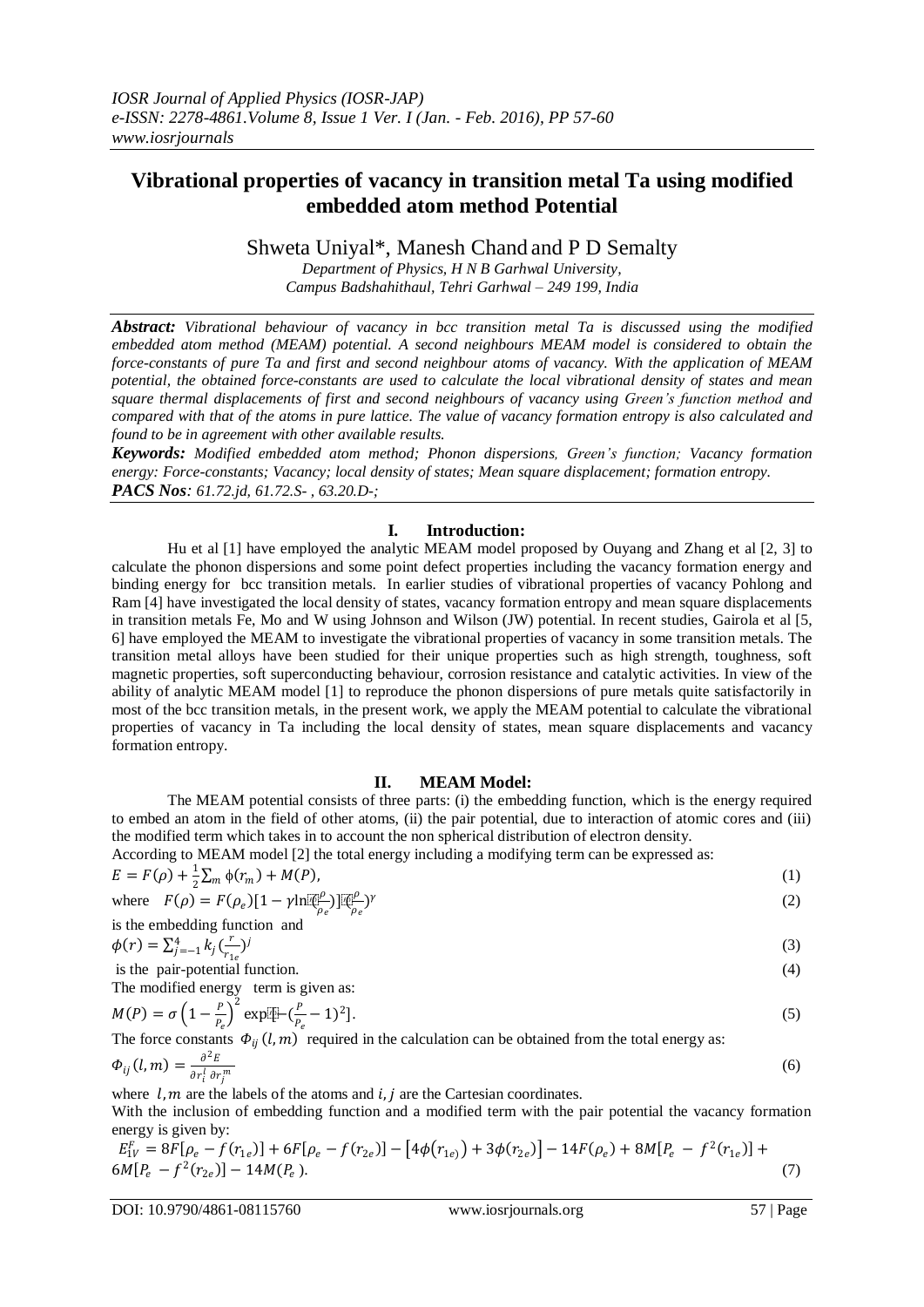#### **II.1 Local density of states and mean square displacement:**

The vibrational density of states of individual atom in the lattice is called as local density of states. The local density of states of an atom in pure lattice does not have any special significance as it is same for all atoms and in all directions is same as the frequency spectrum (density of states) of the crystal, but for a defect crystal, the situation is different: not only the local density of states of different atoms is different, but those of the same atoms in different directions may also be different. The total density of states is expressed as the sum of the density of states of all atoms in the crystal lattice. Local density of states can be expressed in terms of the imaginary part of Green's function of the defect lattice [7]. Assuming the presence of single impurity (vacancy), the Green's function  $G(\omega)$  of imperfect lattice in terms of ideal lattice Green's function  $G^0(\omega)$ , may be written as:

$$
G(\omega) = G^{0}(\omega)[I + V(\omega)G^{0}(\omega)]^{-1},
$$
\n(8)

where  $V(\omega) = \Delta \phi \Phi + M \omega^2$  and  $\Delta \Phi = \Phi - \Phi$  is the perturbation matrix due to single vacancy,  $\Phi$  is the force-constant in a lattice with vacancy and  $\phi$  that of the ideal

lattice, and M is the mass of host atom. The imaginary part of Green's function  $G(\omega)$  is used to obtain the local density of states of an atom  $l$  in the  $\alpha$  direction in the defect lattice as:

$$
Z_{\alpha}(l,\omega) = \frac{2\omega M}{\pi} Im G_{\alpha\alpha}(l,l;\omega)
$$
\n(9)

#### **II.2 Mean Square thermal displacement and vacancy formation Entropy**

The mean-square thermal displacement of atoms in pure lattice and in a lattice with vacancy is another important property to know about the vibrational behaviour of vacancy. The mean square thermal displacements can be computed by using the local density of states  $Z_{\alpha}(\omega)$  is given by the expression:

$$
\langle U_{\alpha}^2 \rangle = \int \frac{Z_{\alpha}(l,\omega)}{M\omega^2} \epsilon(\omega,T) d\omega,
$$
  
where  $\epsilon(\omega,T) = \frac{\hbar \omega}{2} \coth\left(\frac{\hbar \omega}{2k_B T}\right)$ , then

$$
\langle U_{\alpha}^{2} \rangle = \int \frac{\hbar Z_{\alpha}(\omega)}{2M\omega} \coth[\frac{\hbar \omega}{2k_{B}T}] d\omega.
$$
\nThe necessary formula entropy can be given by the expression:

\n
$$
\int \frac{\hbar Z_{\alpha}(\omega)}{2M\omega} \coth\left(\frac{\hbar \omega}{2k_{B}T}\right) d\omega.
$$

The vacancy formation entropy can be given by the expression:

$$
S_{1V}^F = k \int_0^\infty \sigma(\omega, T) \Delta Z \, d\omega \tag{12}
$$

where,  $\Delta Z(\omega)$  is the change in frequency spectrum due to a single vacancy

#### **III. Results and discussions:**

We have used the potential parameters and input data for MEAM potential from [1]. Total energies of perfect crystal and crystal with vacancy as impurity have been calculated using MEAM potential parameters. From the expression of total energy (Eq. 1), corresponding force-constants are obtained. For the calculation of matrix elements of force constants  $\Phi_{ij}$  in a relaxed lattice, the static displacements of first and second neighbours of the vacancy are taken from the molecular dynamics calculation of Taji et al. [8], which gives inward displacements of first neighbour and outward displacement of second neighbour from the vacant site along the coordinate axes. The mono vacancy formation energy is calculated by Eq. (7) and the obtained the value ( $E_{1V}^F = 3.05 \text{ eV}$ ) which shows a very good agreement with the experimental and other results [9 -11] In the calculation of local density of states, the ideal lattice Green's functions are computed using phonon data from [12] derived on the basis of Born-Von-Karman fit to measured phonons in neutron scattering experiments. With new equilibrium positions of atoms in the defective crystal, using the MEAM potential, the force constants in the relaxed lattice are calculated. For the calculation of Green's functions, we have followed the modified Gilat-Raubenheimer method [13]. The calculated vibrational frequency spectrum (local density of states) of pure Ta (solid curve), first neighbour (dashed curves) and second neighbour atoms of vacancy (dotted curve) are shown in Fig. (1). The calculated local density of states of host Ta shows the similar behaviour of pure metal as obtained on the basis of Born-Von Karman fits to neutron scattering results [12]. The obtained results of local density of states of first neighbours of vacancy show a significant decrease mainly due to large relaxation in the presence of vacancy. For second neighbours of vacancy also, the local density of states decreases but it is closer to that of host atoms as a result of small change is second neighbour distance in the presence of vacancy.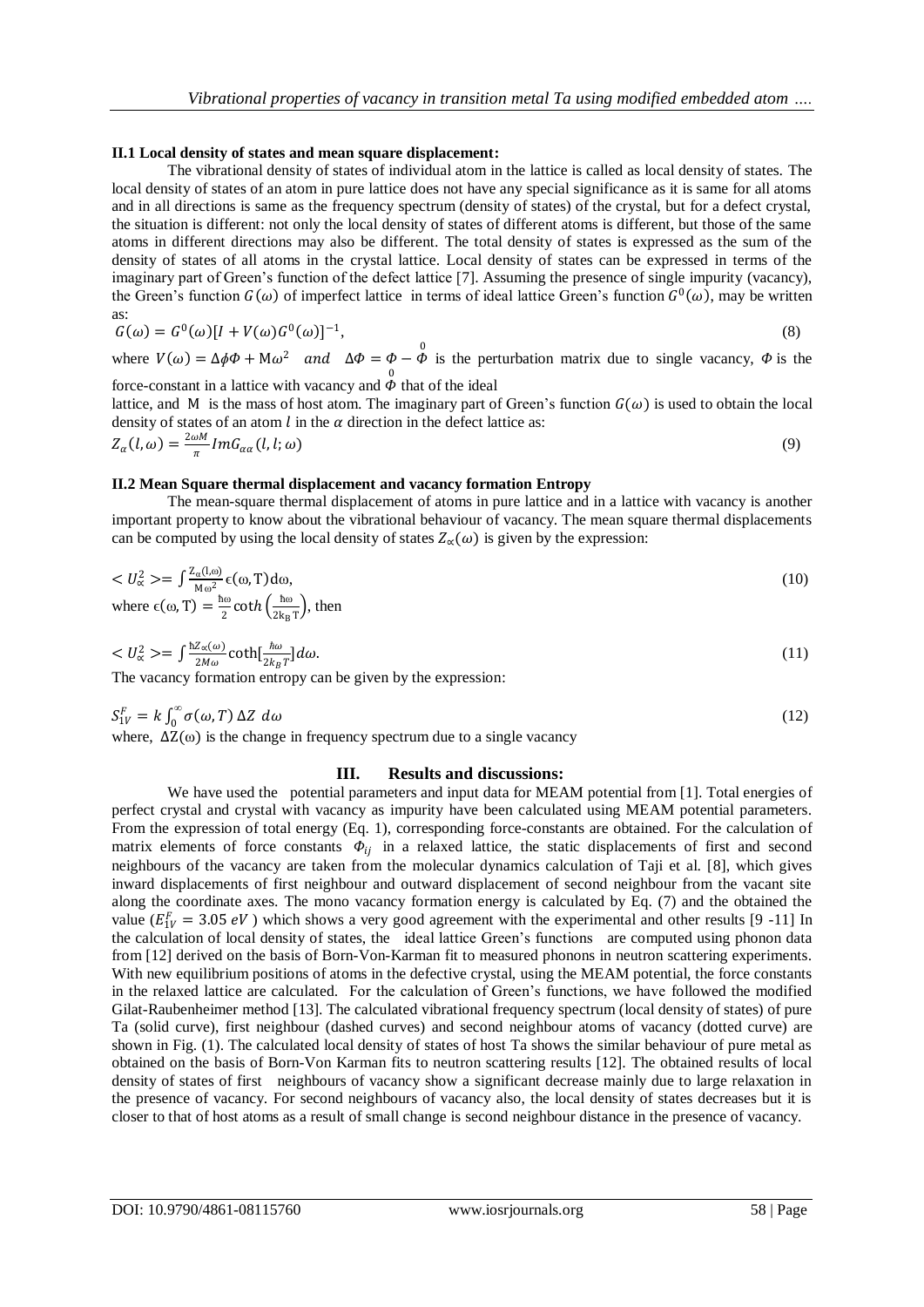

**Fig. 1:** Local density of states

The calculated local density of states of host Ta shows the similar behaviour of pure metal as obtained on the basis of Born-Von Karman fits to neutron scattering results [12]. The obtained results of local density of states of first neighbours of vacancy show a significant decrease mainly due to large relaxation in the presence of vacancy. For second neighbours of vacancy also, the local density of states decreases but it is closer to that of host atoms as a result of small change is second neighbour distance in the presence of vacancy.



The calculated local density of states is used to determine the formation entropy  $S_{1V}^F$  of the vacancy. As there are no reliable experimental results of formation entropy of vacancies available in Ta, we compare our result ( $S_{1V}^F = 2.8 k_B$ ) of formation entropy of with the results of transition metals of other workers available in literature [4, 5, 14-15]. Burton [14] has reported the values  $(2.2 - 2.6 k_B)$  for all bcc metals, these results were based on the first neighbour model taking only the pair potential. Schober et al [15] have also mentioned a value of 1.8  $k_B$  for all bcc metals. On comparing with other calculations the obtained value (2.8  $k_B$ ) of formation entropy  $S_{1V}^F$  is found to be very close to the value obtained in the earlier paper of Vandana et al [5] for W metal and falls within the range of values calculated by Pohlong and Ram [4] using JW potential. The obtained